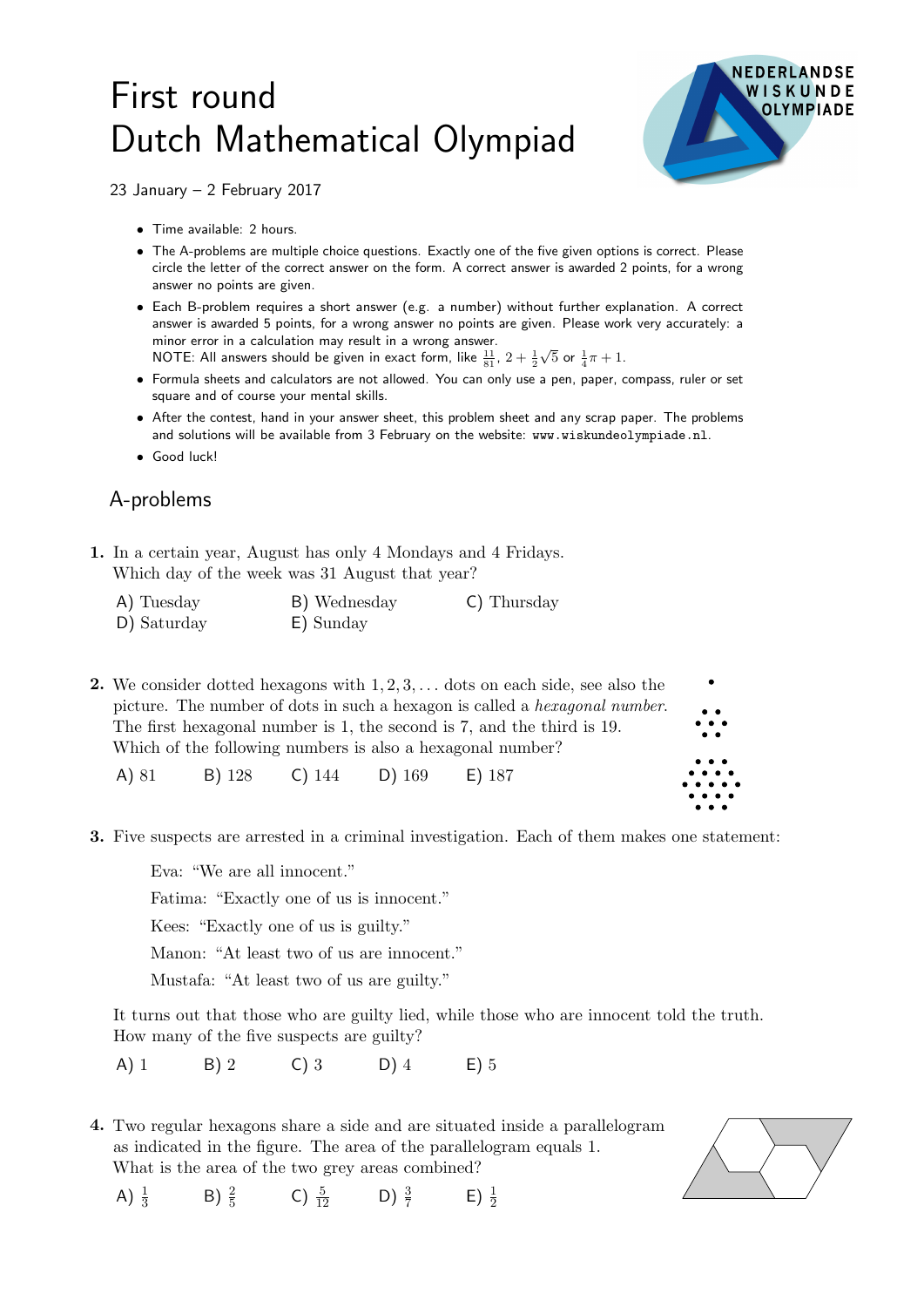5. In the expression below, the ten dots are replaced by ten distinct digits (0 to 9) in such a way that none of the resulting two-digit numbers starts with 0:

$$
\frac{\cdots+\cdots+\cdots}{\cdots-\cdots}
$$

What is the largest possible outcome we can obtain? A)  $\frac{255}{7}$ B)  $\frac{219}{2}$ C)  $116$  D)  $222$  E)  $255$ 

**6.** A  $100 \times 100$  table is filled with numbers. The bottom left cell contains the  $\Box$ . number 0. For every other cell  $V$ , we consider a route from the bottom left cell to  $V$ , where in each step we go one cell to the right or one cell up (not diagonally). If we take the number of steps and add the numbers from the cells along the route, we obtain the number in cell  $V$ . In the figure, you see a partially filled table. The number 15, for example, is obtained as  $4 + (0 + 1 + 3 + 7) = 15.$ 

| 3                | 7 | 15 |  |
|------------------|---|----|--|
|                  | 3 | 7  |  |
| $\left( \right)$ |   | 3  |  |

What is the last digit of the number in the upper right cell of the  $100 \times 100$  table?

- A) 1 B) 3 C) 5 D) 7 E) 9
- 7. Rectangle ABCD is divided into squares. The length of side AB is 16.



What is the length of side AD? A) 13 B)  $\frac{27}{2}$ C) 14 D)  $\frac{29}{2}$ E) 15

8. Joep assigns the numbers 1 to 8 to the vertices of a cube (each vertex receiving a number different from the other vertices). For each face of the cube he adds the four numbers assigned to the vertices of that face and writes the resulting number on the face. Then, he cuts the cube open along some of the sides and flattens it out to obtain one of the five figures given below. Only one of these figures could represent Joep's cube.



Which figure could represent Joep's cube?

A) the first B) the second C) the third D) the fourth E) the fifth